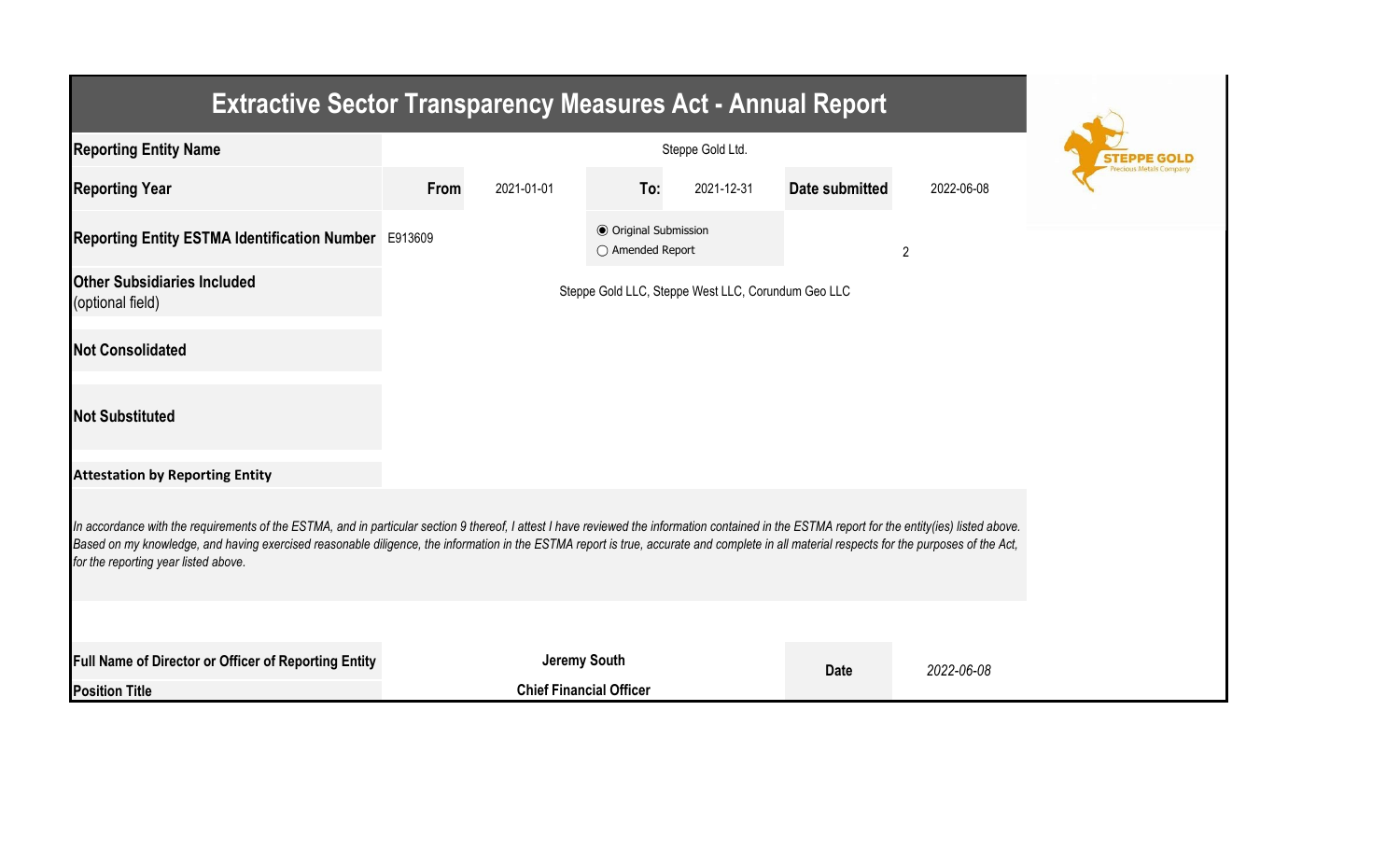| <b>Extractive Sector Transparency Measures Act - Annual Report</b>                                                                                                                                                  |                                    |                                                                                 |                  |                  |         |                                |                |                  |                                               |                                      |                     |  |  |
|---------------------------------------------------------------------------------------------------------------------------------------------------------------------------------------------------------------------|------------------------------------|---------------------------------------------------------------------------------|------------------|------------------|---------|--------------------------------|----------------|------------------|-----------------------------------------------|--------------------------------------|---------------------|--|--|
| <b>Reporting Year</b>                                                                                                                                                                                               | From:                              | 2021-01-01                                                                      | To:              | 2021-12-31       |         |                                |                |                  |                                               |                                      |                     |  |  |
| <b>Reporting Entity Name</b>                                                                                                                                                                                        |                                    |                                                                                 | Steppe Gold Ltd. |                  |         | Currency of the Report USD     |                |                  |                                               |                                      |                     |  |  |
| <b>Reporting Entity ESTMA</b><br><b>Identification Number</b>                                                                                                                                                       |                                    |                                                                                 | E913609          |                  |         |                                |                |                  |                                               |                                      |                     |  |  |
| <b>Subsidiary Reporting Entities (if</b><br>necessary)                                                                                                                                                              |                                    |                                                                                 |                  |                  |         |                                |                |                  |                                               |                                      |                     |  |  |
|                                                                                                                                                                                                                     | <b>Payments by Payee</b>           |                                                                                 |                  |                  |         |                                |                |                  |                                               |                                      |                     |  |  |
| Country                                                                                                                                                                                                             | Payee Name <sup>1</sup>            | Departments, Agency, etc<br>within Payee that Received<br>Payments <sup>2</sup> | <b>Taxes</b>     | <b>Royalties</b> | Fees    | <b>Production Entitlements</b> | <b>Bonuses</b> | <b>Dividends</b> | Infrastructure<br><b>Improvement Payments</b> | <b>Total Amount paid to</b><br>Payee | Notes <sup>34</sup> |  |  |
| Mongolia                                                                                                                                                                                                            | National Government of<br>Mongolia | Mineral Resources and Petrolium<br>Authority                                    |                  |                  | 70,787  |                                |                |                  |                                               | 70,787                               |                     |  |  |
| Mongolia                                                                                                                                                                                                            | National Government of<br>Mongolia | Mongolian Agency for<br>Standardization and Metrology                           |                  |                  | 9,521   |                                |                |                  |                                               | 9,521                                |                     |  |  |
| Mongolia                                                                                                                                                                                                            | National Government of<br>Mongolia | Ministry of Nature, Environment<br>and Tourism                                  |                  |                  | 12,615  |                                |                |                  |                                               | 12,615                               |                     |  |  |
| Mongolia                                                                                                                                                                                                            | National Government of<br>Mongolia | Mongolian Tax Authority                                                         | 387,172          | 1,172,900        |         |                                |                |                  |                                               | 1,560,072                            |                     |  |  |
| Mongolia                                                                                                                                                                                                            | National Government of<br>Mongolia | Dornod province - Local<br>Development Fund                                     |                  |                  | 266,885 |                                |                |                  |                                               | 266,885                              |                     |  |  |
|                                                                                                                                                                                                                     |                                    |                                                                                 |                  |                  |         |                                |                |                  |                                               |                                      |                     |  |  |
|                                                                                                                                                                                                                     |                                    |                                                                                 |                  |                  |         |                                |                |                  |                                               |                                      |                     |  |  |
|                                                                                                                                                                                                                     |                                    |                                                                                 |                  |                  |         |                                |                |                  |                                               |                                      |                     |  |  |
|                                                                                                                                                                                                                     |                                    |                                                                                 |                  |                  |         |                                |                |                  |                                               |                                      |                     |  |  |
|                                                                                                                                                                                                                     |                                    |                                                                                 |                  |                  |         |                                |                |                  |                                               |                                      |                     |  |  |
|                                                                                                                                                                                                                     |                                    |                                                                                 |                  |                  |         |                                |                |                  |                                               |                                      |                     |  |  |
|                                                                                                                                                                                                                     |                                    |                                                                                 |                  |                  |         |                                |                |                  |                                               |                                      |                     |  |  |
|                                                                                                                                                                                                                     |                                    |                                                                                 |                  |                  |         |                                |                |                  |                                               |                                      |                     |  |  |
|                                                                                                                                                                                                                     |                                    |                                                                                 |                  |                  |         |                                |                |                  |                                               |                                      |                     |  |  |
|                                                                                                                                                                                                                     |                                    |                                                                                 |                  |                  |         |                                |                |                  |                                               |                                      |                     |  |  |
|                                                                                                                                                                                                                     |                                    |                                                                                 |                  |                  |         |                                |                |                  |                                               |                                      |                     |  |  |
|                                                                                                                                                                                                                     |                                    |                                                                                 |                  |                  |         |                                |                |                  |                                               |                                      |                     |  |  |
|                                                                                                                                                                                                                     |                                    |                                                                                 |                  |                  |         |                                |                |                  |                                               |                                      |                     |  |  |
|                                                                                                                                                                                                                     |                                    |                                                                                 |                  |                  |         |                                |                |                  |                                               |                                      |                     |  |  |
|                                                                                                                                                                                                                     |                                    |                                                                                 |                  |                  |         |                                |                |                  |                                               |                                      |                     |  |  |
| <b>Additional Notes:</b><br>Fees have been translated from Mongolian currency ("MNT") into USD by converting payments at the exchange rate as at year end 2021. Effective conversion rate used is MNT/USD 2,848.80. |                                    |                                                                                 |                  |                  |         |                                |                |                  |                                               |                                      |                     |  |  |